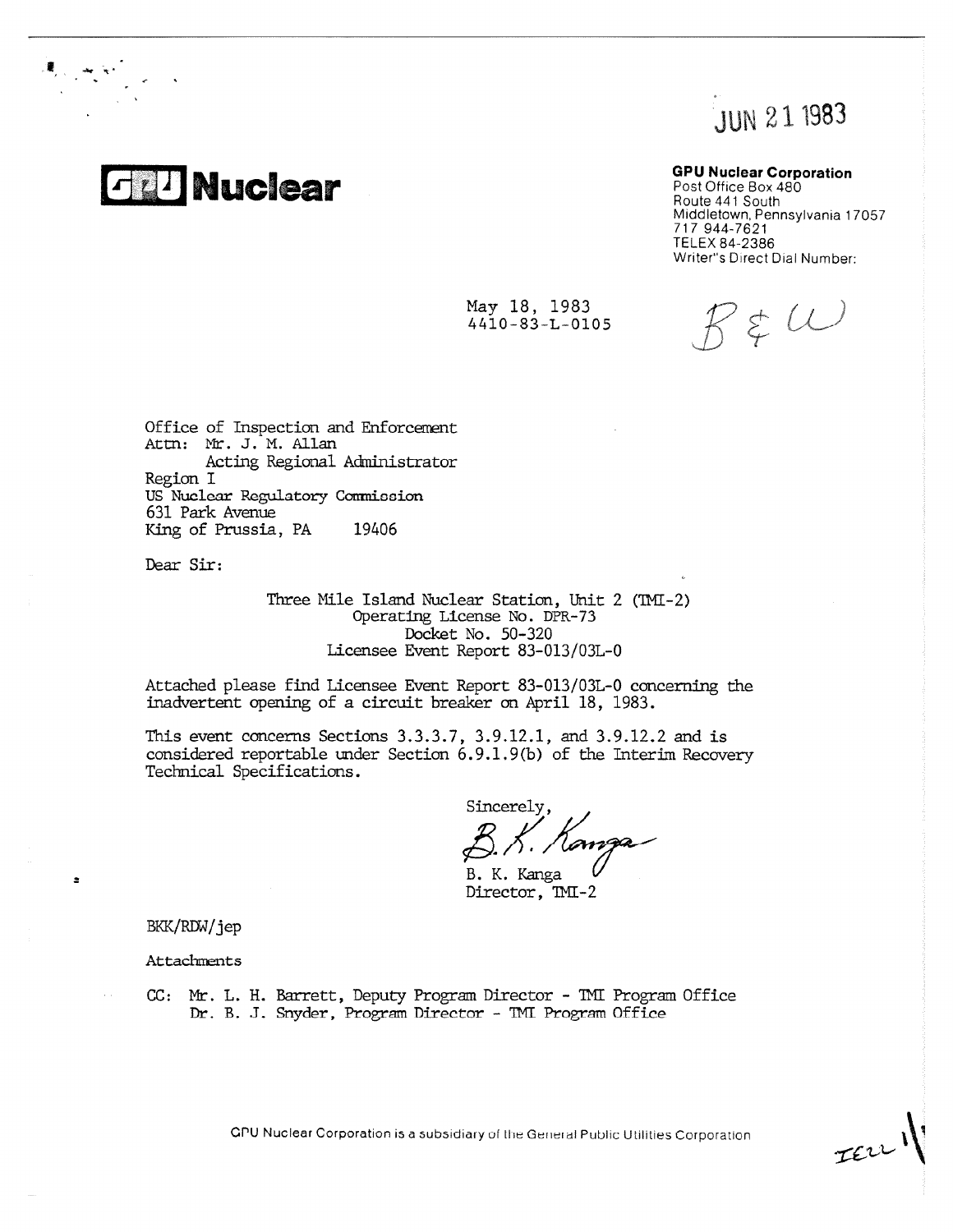Attachment 2 4410-83-L-0105

## LER 83-013/03L-0 EVENT DATE - April 18, 1983

#### I. EXPLANATION OF OCCURRENCE

At 1130 hours on April 18, 1983, a Control Roam Operator (CRO) went to the Control Building Cable Room to perform a switching order. The switching order was to open Breaker No. 20 in Cabinet MPC-1A. The CRO inadvertently opened Breaker No. 14 which tripped the Auxiliary and Fuel Handling Building Ventilation Systems, and the Air Intake Tunnel and Control Building Chlorine Monitors. This resulted in the amunciation of the associated alarms in the Control Room.

Upon verification of his action, the CRO realized the mistake and reclosed Breaker No. 14. The Auxiliary Building Ventilation System, Fuel Handling Building Ventilation System, and the Air Intake Tunnel and Control Building<br>Chlorine Monitors were returned to service at 1200 hours on April 18, 1983.

This event is considered reportable pursuant to Technical Specification  $6.9.1.9(b)$  due to entry into and compliance with the Action Statements of Technical Specification 3.3.3.7, 3.9.12.1, and 3.9.12.2.

### II. CAUSE OF THE OCCURRENCE

The cause of the event was personnel error as a result of the CRO inadvertently opening the wrong breaker. Upon opening Cabinet MPG-1A, the CRO glanced at the lower section of the cabinet where he remembered Breaker No. 20 was located. The number he recognized as "20" was, in actuality, "20 amp" stamped on Breaker No. 14. Seeing the number "20", the CRO opened the breaker.

#### III. CIRCUMSTANCES SURROUNDING THE OCCURRENCE

At the time of the occurrence, the Unit 2 facility was in a long-term cold shutdown state. The reactor decay heat was being removed via loss to ambient. Throughout the event there was no effect on the Reactor Coolant System or the core.

## IV. CORRECTIVE ACTIONS TAKEN OR TO BE TAKEN

#### Immediate

Upon verification of his action, the CRO realized the mistake and reclosed Breaker No. 14. The Auxiliary Building Ventilation System, Fuel Handling Building Ventilation System, and the Air Intake Tunnel and Control Building Chlorine Monitors were returned to service.

#### Long-Term

The CRO was counseled regarding the outcome of the event.